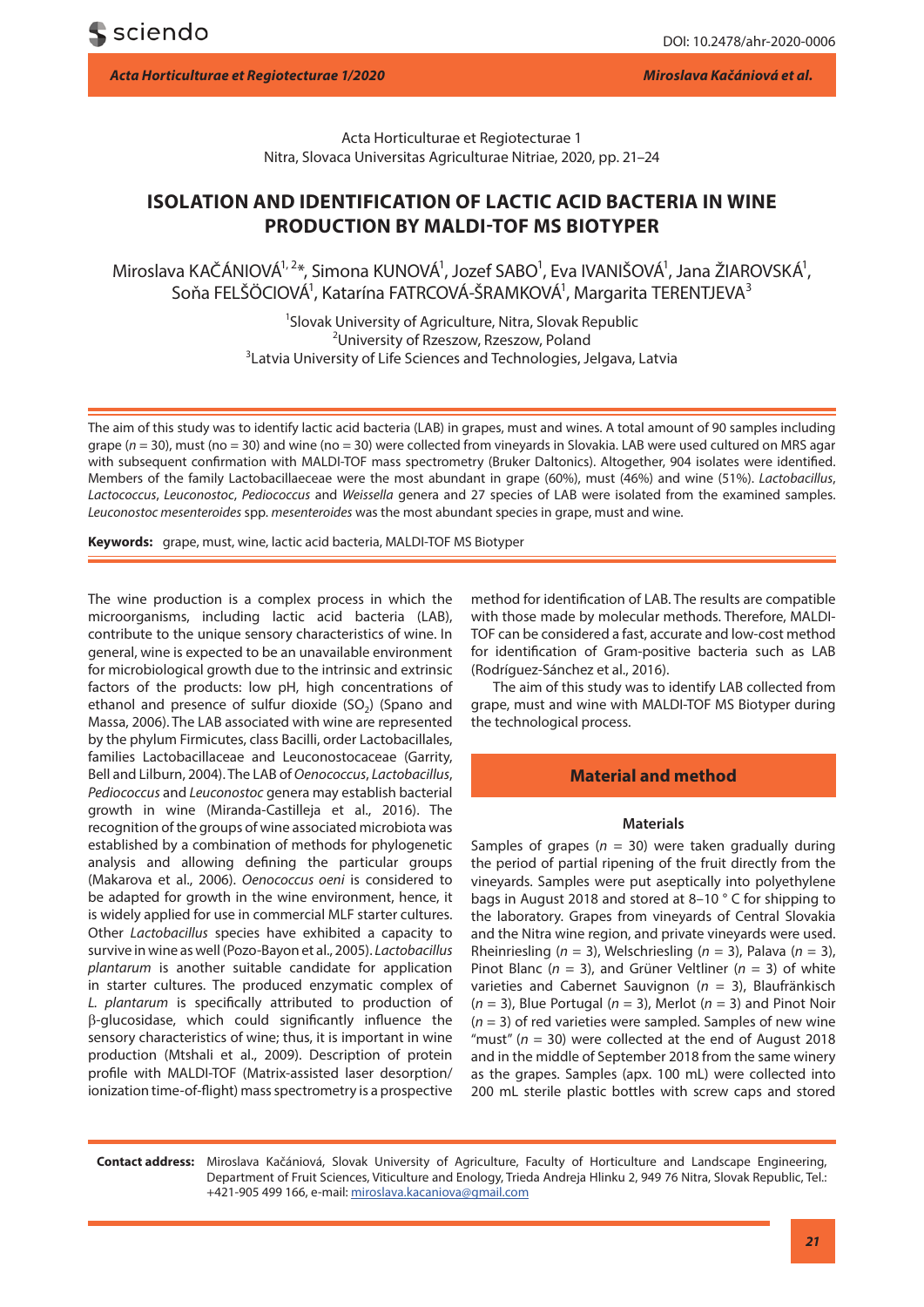at 8–10 °C. An amount of 200 mL of each unfiltered wine (*n* = 30 from same winery as grape and must) were collected before microfiltration) and stored at 4 °C in the refrigerator.

#### **Microbiological investigations**

For microbiological analysis, the grape samples in physiological saline were processed in 24 h after collection. The Man Rogosa Sharpe agar (MRS, Conda, Spain) agar medium for LAB was applied for microbiological testing. The samples were diluted with sterile physiological saline (0.85%) and decimal dilutions were plated out onto MRS agar for incubation at 30 °C for 72 h microaerophilically. After incubation, the isolates were subcultured on Tryptone soya agar 90% (TSA, Basingstoke, UK) with MRS 10% at 30 °C for 24 h. Typical LAB colonies were identified with MALDI-TOF MS Biotyper (Bruker Daltonics, Germany) (Doan et al., 2012).

#### **Mass spectrometry identification of isolates**

Qualitative analysis of LAB isolates was performed with MALDI-TOF Mass Spectrometry (Bruker Daltonics, Germany). Criteria for reliable identification were a score of ≥2.0 at species level (Doan et al., 2012).

#### **Statistical analysis**

The statistical processing of the data obtained from each evaluation was done with Statgraphics Plus version 5.1 (AV Trading, Umex, Dresden, Germany). For each replication, the mean was calculated and data were log transformed.

## **Results and discussion**

In our study, the LAB counts isolated from grape berries ranged from 2.24 in Welchriesling to 3.33 log cfu.mL $^{-1}$ in Merlot. The LAB counts in must varied from 3.1 in Blue Portugal to 3.24 log cfu.mL $^{-1}$  in Welschriesling. For wine, the LAB counts were reported from 1.17 in Blue Portugal to 2.09  $log c$ fu.mL $^{-1}$  in Palava (Table 1).

Winery environment is expected to be the main source of microorganisms associated with winemaking. Despite the significance of LAB in wine production, the limited number of studies describes their isolation from grapes (Fleet, 2001). The LAB counts were from 0.48  $log$  cfu.mL $^{-1}$  to 2.06 log cfu.mL<sup>-1</sup> in Cabernet Sauvignon and Blaufränkisch, but negative results were obtained from white grape varieties (Kántor et al., 2015). Previously reported LAB counts for LAB ranged from 3.12 to 3.24 and 1.17 to 2.09 log cfu.mL $^{-1}$  for must and wine, respectively (Kántor et al., 2015). In total, five genera of LAB were identified in the present study (Table 2). *Lactobacillus* spp. was the most abundant (39%) while *Pediococcus* and *Weissella* the least abundant with 7% of distribution for each genera (Table 2).

Obligately homofermentative *L. alimentarius* with 36 isolates was the most abundant *Lactobacillus* (Table 3). The least abundant *Lactobacillus* spp. were *L. coryniformis* and *L. paracasei* with 10 isolates for each species. The predominant LAB were *Leuconostoc mesenteroides* ssp. *mesenteroides* with 251 isolates and *Lactococcus lactis* with 121 isolates. LAB species normally form a part of microbiota of grapes, musts and wines. Different LAB

| Number of lactic acid bacteria in $log c$ fu.mL <sup>-1</sup> (mean $\pm$ SD)<br>Table 1 |  |
|------------------------------------------------------------------------------------------|--|
|------------------------------------------------------------------------------------------|--|

| Sample                    | Grape           | <b>Must</b>     | Wine            |  |
|---------------------------|-----------------|-----------------|-----------------|--|
| Rheinriesling             | $2.49 \pm 0.16$ | $3.21 \pm 0.04$ | $1.25 \pm 0.01$ |  |
| Welschriesling            | $2.24 \pm 0.11$ | $3.24 \pm 0.02$ | $1.27 \pm 0.04$ |  |
| Palava                    | $2.52 \pm 0.16$ | $3.20 \pm 0.01$ | $2.09 \pm 0.03$ |  |
| <b>Pinot Blanc</b>        | $2.34 \pm 0.10$ | $3.12 \pm 0.02$ | $1.41 \pm 0.20$ |  |
| Grüner Veltliner          | $2.47 \pm 0.05$ | $3.19 \pm 0.07$ | $1.28 \pm 0.15$ |  |
| <b>Cabernet Sauvignon</b> | $2.78 \pm 0.03$ | $3.16 \pm 0.05$ | $1.29 \pm 0.05$ |  |
| <b>Blaufränkisch</b>      | $2.74 \pm 0.15$ | $3.17 \pm 0.04$ | $1.27 \pm 0.04$ |  |
| <b>Blue Portugal</b>      | $2.72 \pm 0.14$ | $3.10 \pm 0.02$ | $1.17 \pm 0.07$ |  |
| <b>Merlot</b>             | $3.33 \pm 0.09$ | $3.22 \pm 0.06$ | $1.50 \pm 0.04$ |  |
| <b>Pinot Noir</b>         | $2.45 \pm 0.20$ | $3.16 \pm 0.06$ | $1.18 \pm 0.06$ |  |

**Table 2** Number of isolated species from all samples together

| Genera               | No. of isolates | <b>No. of species</b> | % of isolates | % of species |
|----------------------|-----------------|-----------------------|---------------|--------------|
| <b>Lactobacillus</b> | 356             | 21                    | 39.38         | 77.78        |
| <b>Lactococcus</b>   | 121             |                       | 13.38         | 3.70         |
| Leuconostoc          | 251             |                       | 27.77         | 3.70         |
| Pediococcus          | 119             |                       | 13.16         | 7.41         |
| Weissella            | 57              |                       | 6.31          | 7.41         |
| <b>Total</b>         | 904             | 27                    | 100           | 100          |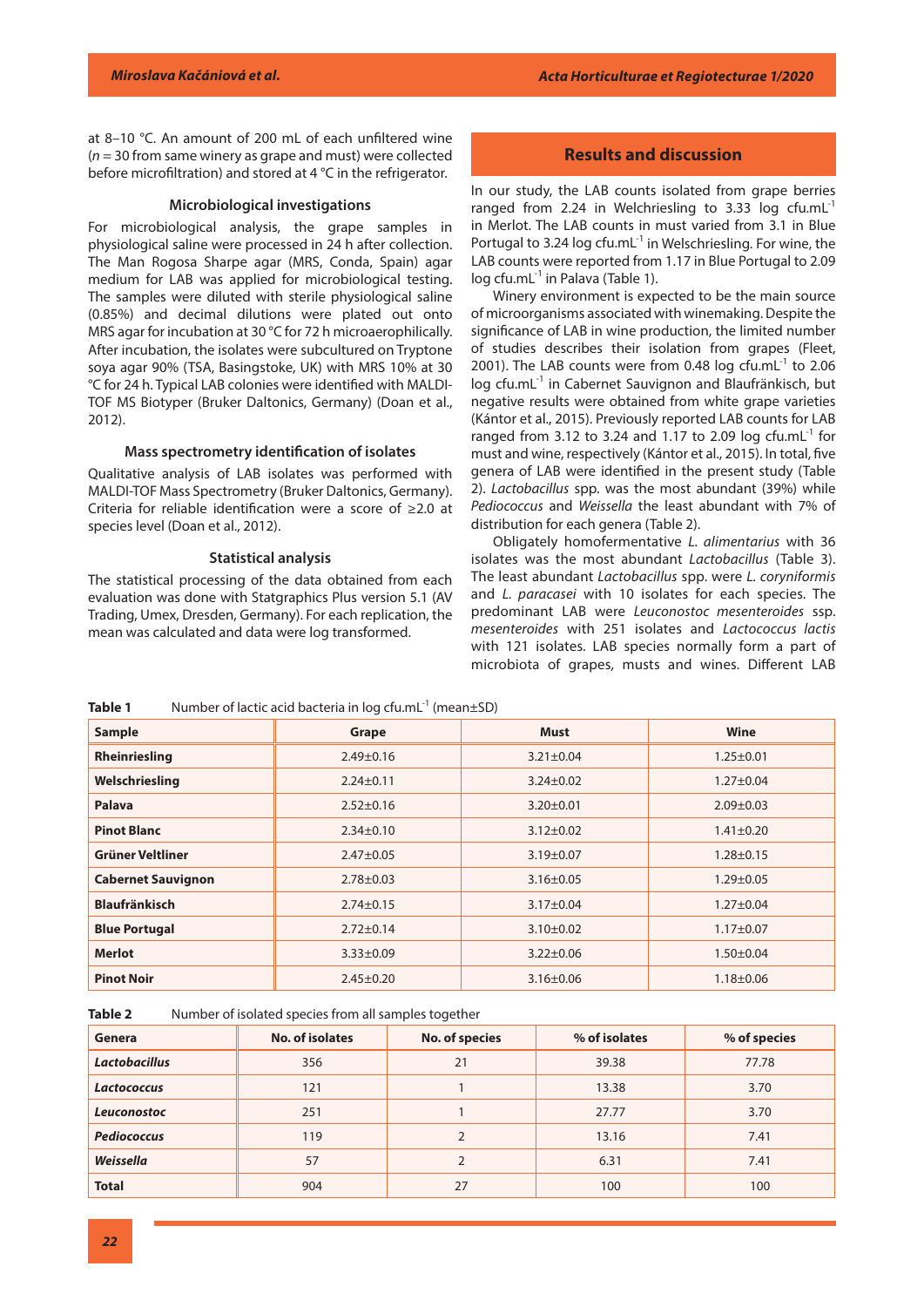species may be present in must and wines, and usually they include heterofermentative cocci of *Leuconostoc* and *Oenococcus*, homofermentative cocci of *Pediococcus* of Lactobacillaceae, homofermentative, facultative, and strict heterofermentative LAB of Lactobacillaceae family (Fugelsang and Edwards, 2007). In wine grapes of Australian vineyards, (Bae et al., 2006) there were detected *Lactococcus* and *Weissella* which is in line with our results.

*Lactobacillus acidophilus* in different wine samples of Slovak origin ranged from 1 to 105 cfu.mL<sup>-1</sup>

(Kačániová et al., 2012). *Lactobacillus crispatus* was captured by the RTQ PCR with sensitivity ranging from 1 to 105  $cfu.mL^{-1}$  and identification of *Lactobacillus salivarius* by the RTQ PCR method was done. In our study, only *Lactobacillus acidophilus* with 27 isolates was identified. The presence of *Lactobacillus brevis*, *L. casei*, *L. plantarum*, *L. hilgardii* and Lc. *mesenteroides* have been reported in the other studies (Ruiz et al., 2010) which corresponds to our results. A total of 382 isolates from grapes, 372 isolates from must and 150 isolates

**Table 3** Number of LAB isolates from grape, must and wine

| <b>Species of microorganisms</b>             | Grape                  | <b>Must</b> | Wine           | <b>Total</b> |
|----------------------------------------------|------------------------|-------------|----------------|--------------|
|                                              | <b>No. of isolates</b> |             |                |              |
| Lactobacillus acidophilus                    | 5                      | 15          | 7              | 27           |
| Lactobacillus alimentarius                   | 10                     | 20          | 6              | 36           |
| Lactobacillus amylolyticus                   | 15                     | $\Omega$    | 10             | 25           |
| Lactobacillus brevis                         | 5                      | $\Omega$    | 10             | 15           |
| Lactobacillus casei                          | 0                      | 8           | $\overline{4}$ | 12           |
| Lactobacillus coryniformis                   | 3                      | 5           | $\overline{2}$ | 10           |
| Lactobacillus delbrueckii ssp. delbrueckii   | 5                      | 8           | 5              | 18           |
| Lactobacillus fermentum                      | 18                     | $\Omega$    | $\Omega$       | 18           |
| Lactobacillus fructivorans                   | 5                      | 5           | 2              | 12           |
| Lactobacillus hilgardii                      | 5                      | 5           | $\overline{2}$ | 12           |
| Lactobacillus nageli                         | 15                     | $\Omega$    | $\Omega$       | 15           |
| Lactobacillus oligofermentans                | 10                     | 8           | $\Omega$       | 18           |
| Lactobacillus oris                           | 5                      | 8           | $\overline{2}$ | 15           |
| Lactobacillus parabuchneri                   | 10                     | 12          | 3              | 25           |
| Lactobacillus paracasei                      | 10                     | 0           | $\mathbf{0}$   | 10           |
| Lactobacillus paracasei ssp. paracasei       | 10                     | 6           | $\Omega$       | 16           |
| Lactobacillus paracasei ssp. tolerans        | 10                     | 5           | $\Omega$       | 15           |
| Lactobacillus pentosus                       | 15                     | 0           | $\mathbf{0}$   | 15           |
| Lactobacillus plantarum                      | 5                      | 6           | 5              | 16           |
| Lactobacillus saerimneri                     | 14                     | $\Omega$    | $\Omega$       | 14           |
| Lactobacillus sakei                          | 12                     | 0           | $\mathbf 0$    | 12           |
| Lactococcus lactis                           | 35                     | 65          | 21             | 121          |
| Leuconostoc mesenteroides ssp. mesenteroides | 80                     | 126         | 45             | 251          |
| Pediococcus acidilactici                     | 20                     | 25          | 7              | 52           |
| Pediococcus pentosaceus                      | 20                     | 35          | 12             | 67           |
| Weissella spp.                               | 15                     | 10          | $\overline{7}$ | 32           |
| Weissella uvarum                             | 25                     | 0           | $\mathbf 0$    | 25           |
| <b>Total</b>                                 | 382                    | 372         | 150            | 904          |

from wine samples with score higher than 2 were identified (Table 3).

Altogether, 21 species of *Lactobacillus* were found in our study. The positive and negative properties of *Lactobacillus* sp. in wine have been intensively investigated in the recent years (Manes-Lazaro et al., 2009). Studies of wine-associated *Lactobacillus* species are necessary to recognize those responsible for wine spoilage. This fundamental information could be addressed through the identification and enumeration of the LAB at different stages of vinification (Dols-Lafargue, 2018).

In conclusion, the wine-making microbiota is associated with the microorganisms of grapes, must and vinery environment; hence, the changes in the equilibrium of microbiota could alter the acceptance of wine with both the main quality and safety characteristics which may be affected (Capozzi et al., 2017). The microbiological composition of grape impacts the wine quality highlighting the effects of raw material in winemaking (Berbegal et al., 2019).

#### **Conclusions**

In our study, ten different varieties  $(n = 90)$  of grapes, musts and wines samples were evaluated. The numbers of isolated LAB ranged between the grape, must and wine samples with 904 isolates which were selected for further identification with MALDI-TOF Biotyper. In terms of LAB diversity, three family of LAB were isolated including Lactobacilaceae, Leuconostocaceae and Streptococcacea represented by five different genera and 27 species. The most abundant species in our study were *Lactococcus lactis* and *Leuconostoc mesenteroides* spp. *mesenteroides* in all types of matrixes. MALDI-TOF MS Biotyper was the appropriate method for quick identification of LAB from grape, must and wine.

#### **Acknowledgments**

The paper was supported by the project: The research leading to these results has received funding from the European Community under the project no. 26220220180: Building Research Centre "AgroBioTech".